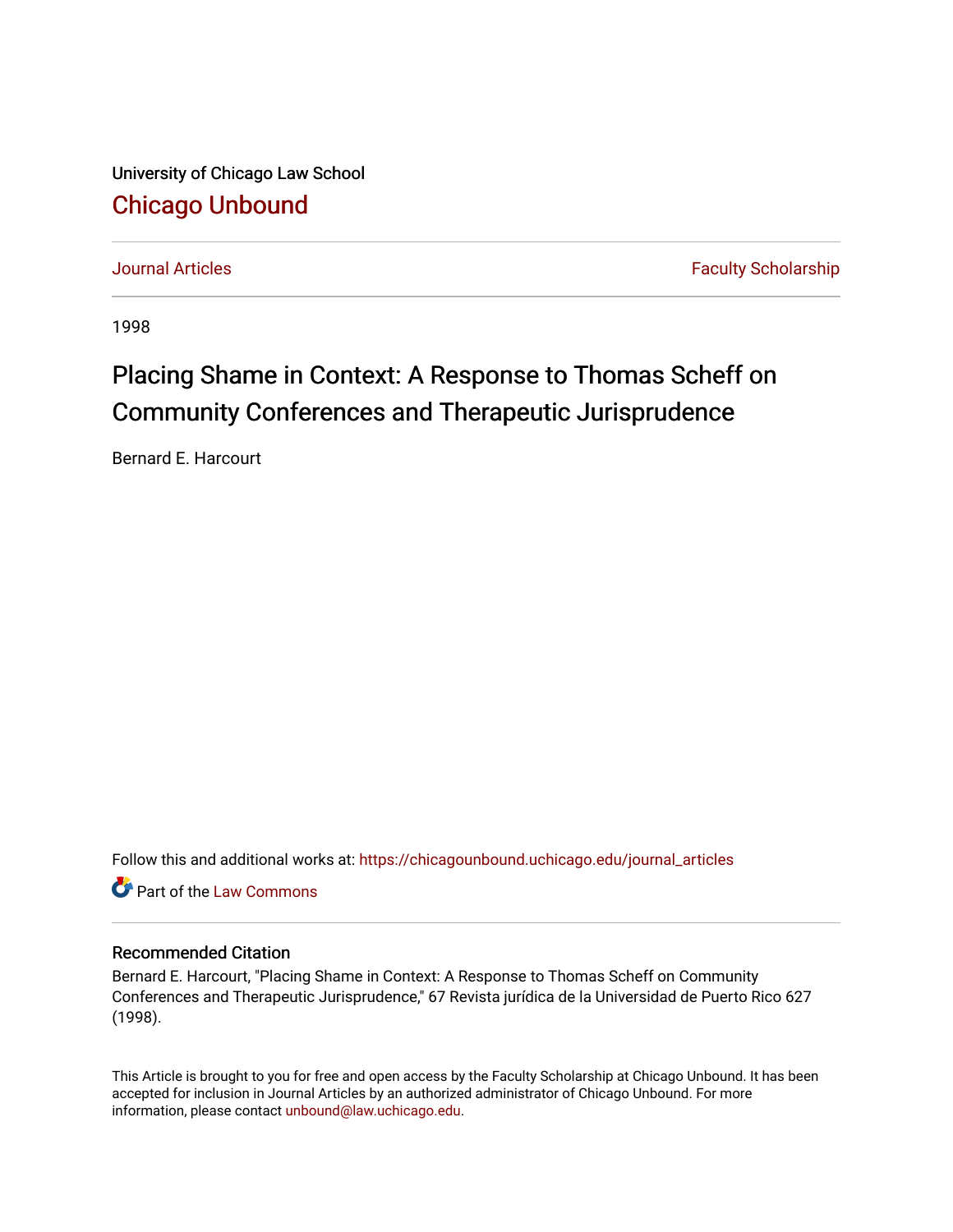that it blows out of proportion the role of the emotion of shame in the context of punishment and criminal responsibility.

While I, like Scheff, may support community conferencing, I do so because of the way that it treats the participants and likely shapes their understanding of themselves and their role in society. I especially appreciate the focus on the behavior and not on the person of the accused. Only a small fraction of my enthusiasm relates to the emotion of shame. The far weightier part concerns participation, empowerment, self-understanding, acceptance of responsibility, and the numerous other ways that conferencing may affect the participants and society as a whole. In the end, Scheff's provocative essay triggers for me a research agenda: to figure out how exactly community conferencing-in contrast to judicial adjudication-shapes the perception and selfunderstanding of the accused, the victim, their relatives, community participants, as well as those that are not directly touched by community conferencing.

Scheff's essay provides, first, a model of the way to integrate the emotion of shame in the context of criminal punishment. In contrast to shaming sanctions that are intended to impose shame on the punished, community conferencing creates a space within which the emotion of shame can be experienced by the defendant, by the victim and by their family and friends. By creating a space within which shame can be felt and expressed, community conferencing facilitates the translation of the emotion into a therapeutic experience for all participants.

Toni Massaro has very perceptively drawn our attention to the slippage, in the discussion of shame, from noun to verb.<sup>7</sup> Community conferencing is a model for the use of shame, the noun. It bears a strong resemblance to other contemporary alternatives to formal adjudication, like truth commissions<sup>8</sup> and teen courts.9 These alternatives create space for the expression of emotion in a way that few formal adjudicative bodies do.

**<sup>7</sup>** *See* Toni M. Massaro, *The Meaning of Shame: Implications for Legal Reform,* 3 PSYCHOL. PUB. POL'Y & L. (forthcoming).

<sup>8</sup> *See* MARTHA MINOW, BETWEEN VENGEANCE AND FORGIVENESS: FACING HiS-TORY AFTER GENOCIDE AND MASS VIOLENCE (Boston: Beacon Press *forthcoming).*

*<sup>9</sup> See* Allison R. Shiff & David B. Wexler, *Teen Courts: A therapeutic Jurisprudence Perspective, in* LAW IN A THERAPEUTIC KEY 287, 293 (DAvID B. WEXLER & BRUCE J. WINICK eds. 1996).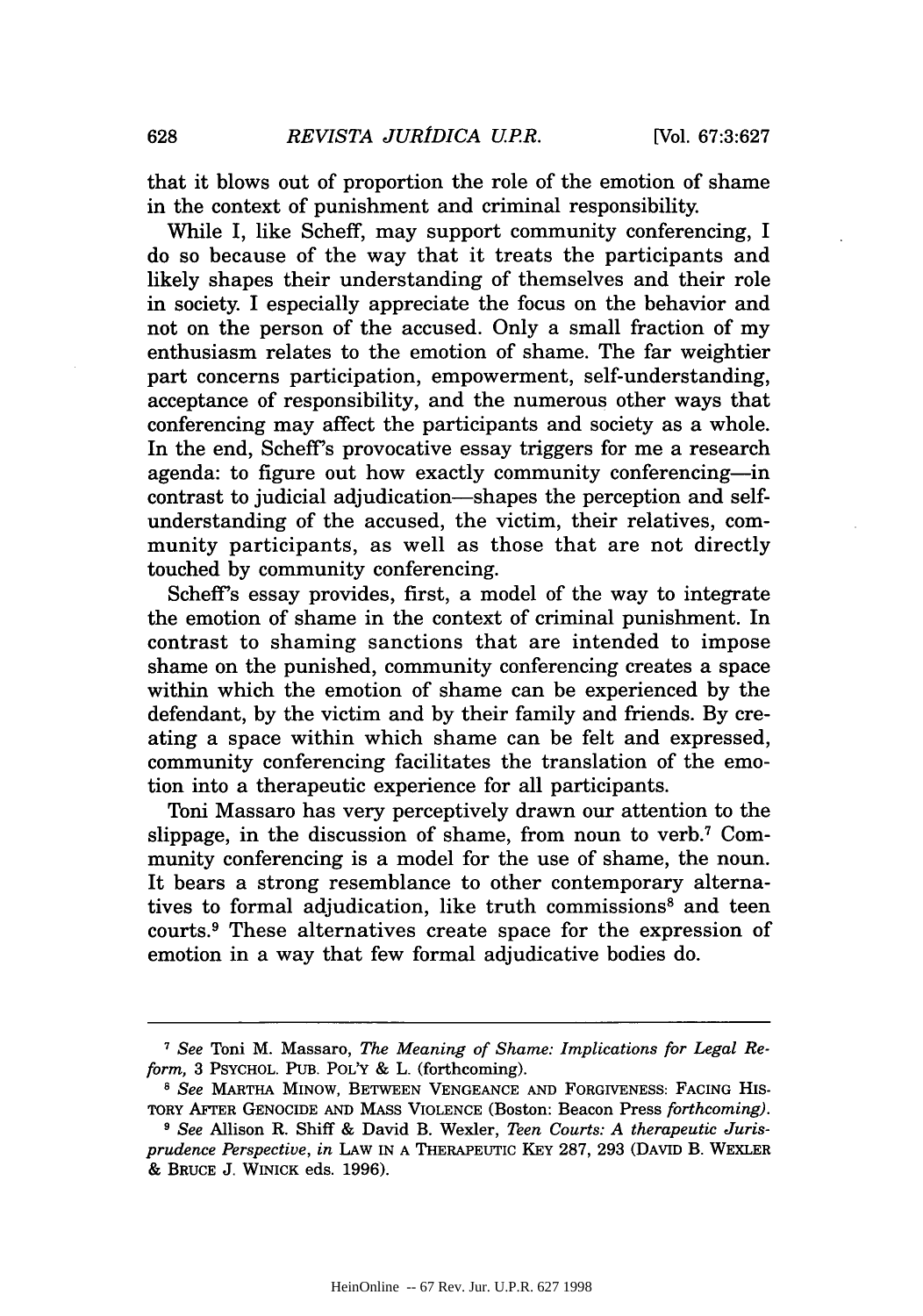In this regard, Scheff's article is also an important contribution to the literature on community conferencing. From his observation of several conferences, Scheff reports that the most important moment of symbolic reparation-what Scheff calls "the core sequence"—may actually occur after the formal meeting is over. In two cases, symbolic reparation seemed to occur while the participants were waiting to sign forms, and in another case, it occurred as the participants left the building. Scheff recommends that we "build in a delay after the formal end of the conference, such as the signing of a written agreement."<sup>10</sup> His recommendation makes a lot of sense and is an insightful contribution to the literature on community conferencing.

Second, Scheff's essay underscores one of the most compelling arguments against most of the shame sanctions that are being imposed in this country today, namely that so many of the shaming penalties do not incorporate the essential moment of reintegration in the community. The use of shame in community conferencing is built around the notion of reintegration. Tragically, stigmatization-shaming without reintegration-is the principal way that shaming sanctions are being imposed today. In this respect, the essay develops and illustrates the work of John Braithwaite on reintegrative shaming.<sup>11</sup> Braithwaite summarizes his theory-a general theory of crime-as follows:

The shaming produced by interdependency and communitarianism can be either of two types—shaming that becomes stigmatization or shaming that is followed by reintegration .... In societies where shaming does become reintegrative, low crime rates are the result because disapproval is dispensed without eliciting a rejection of the disapprovers, so that the potentialities for future disapproval are not dismantled **....**

Shaming that is stigmatizing, in contrast, makes criminal subcultures more attractive because these are in some sense subcultures which reject the rejectors **....** Thus, to the extent that shaming is of the stigmatizing rather than the reintegrative sort, and that criminal subcultures are widespread and accessible in the society,

**<sup>10</sup>** Scheff, *supra* note 5, at 102.

**<sup>11</sup>** *See generally* **JOHN** BRAITHwAITE, CRIME, **SHAME AND REINTEGRATION (1989).**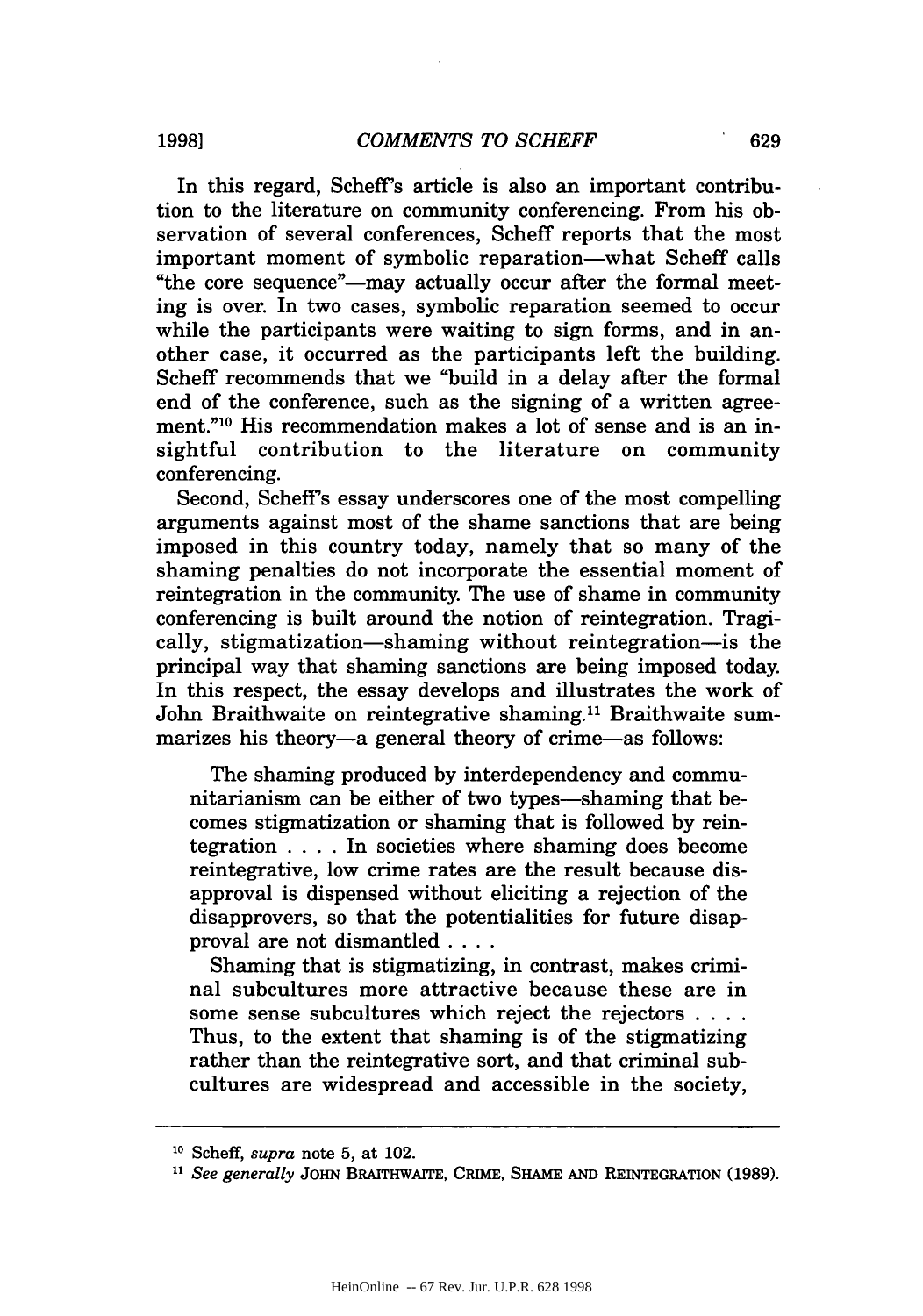higher crime rates will be the result.<sup>12</sup>

Braithwaite's impressive study has not received enough attention by shame proponents.<sup>13</sup> Dan Kahan, for instance, groups shame penalties into four different categories, "stigmatizing publicity, literal stigmatization, self-debasement, and contrition."<sup>14</sup> What the categories all have in common is stigma. Kahan suggests that stigma "can be ameliorated" and makes a passing reference to Braithwaite's work.<sup>15</sup> But clearly, Kahan does not appreciate Braithwaite's contribution. If he did, he would not write that "even if we assume that shaming penalties are uniquely and irreparably stigmatizing, the critics have failed to demonstrate that they are self-defeating."16

Accordingly, Scheff's essay answers the seemingly unanswerable question in the shame debate. "Surely, one thinks," Whitman writes, "there must be something in the writings of Immanuel Kant, or of John Stuart Mill, or of someone in the great liberal tradition, that reveals why shame sanctions are wrong." $17$ Kant may be the wrong place to look given his special relationship to liberalism on the issue of *jus taliones*.<sup>18</sup> But, the theory of reintegrative shame fits perfectly within the traditional lib-

**<sup>15</sup>***See id* at 645 and n.223.

*<sup>16</sup>Id* at 645. That Kahan has failed to appreciate Braithwaite's contribution is also evidenced by his discussion of deterrence, where he writes: "Does shame deter criminality? The short and simple answer is that we don't know. Shaming penalties have not yet been subject to rigorous empirical evaluation." *Id* at 638.

**<sup>17</sup>**Whitman, *supra* note 2, at 1062-63 (1998).

**18** Immanuel Kant did, in fact, have some words to say about shaming sanctions, but not what Whitman would have wanted to hear. Kant is reported to have lectured that:

**[A]** child which tells lies should not be punished, but shamed: it should feel ashamed, contemptible, nauseated as though it had been bespattered with dirt. By repeated doses of such treatment we can inspire the child with such an abhorrence of vice as will become in him *a habitus.* If, however, he is punished instead -say, at school- he thinks to himself that once out of school he runs no risk of being punished and he will also try by jesuitical tricks to escape punishment.

**<sup>12</sup>***Id.* at 102.

**<sup>13</sup>**For a very persuasive argument on this poin see Toni M. Massaro, *The Meaning of Shame: Implications for Legal Reform,* 3 PSYCHOL. PUB. POL'Y & L. (forthcoming).

**<sup>14</sup>**Kahan, *supra* note 4, at 631.

IMMANUEL KANT, LECTURES ON ETHICS 46 (1963).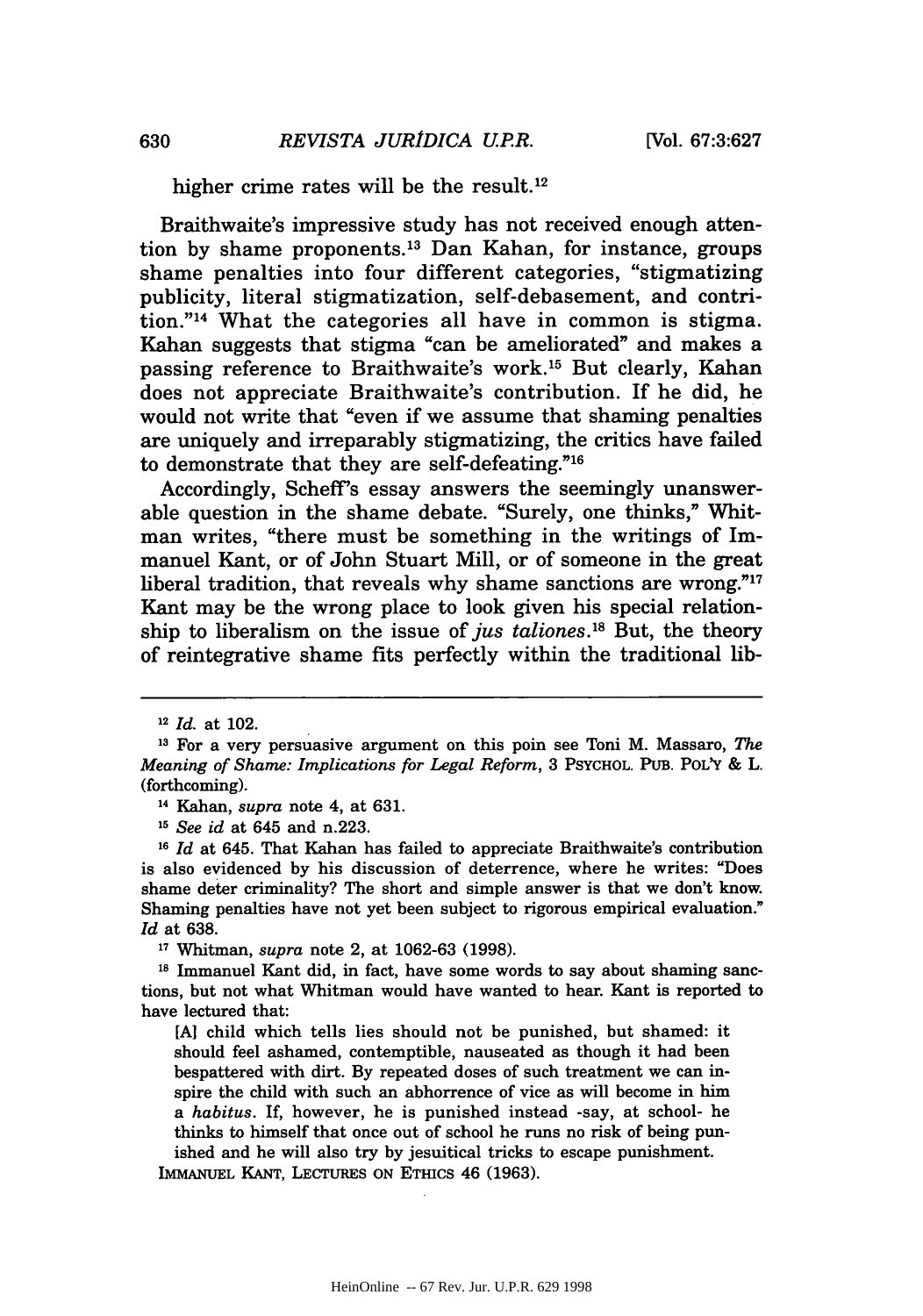eral theory of deterrence-and in a very straightforward way. From a liberal perspective, Braithwaite's theory suggests that shaming should only be used as a punitive device within a context of reintegration. Community conferencing provides that context. Bumper stickers, billboards, t-shirts and placards may not. Stigmatization will likely backfire and reinforce criminality.<sup>19</sup> Simply put, deterrence is the argument from a "straightforward liberal tradition . . . that shows why engaging in the mere public display of offenders, without corporal violence, is wrong."20

All in all, however, Scheff's essay confirms my suspicion that too much attention is being focused on the emotion of shame within the context of punishment, responsibility and social solidarity-and here, naturally, I also part company with Braithwaite insofar as he suggests that his is a *general theory of crime* and not just an analysis of reintegrative shame. The spotlight on shame is having a distorting effect. The emotion of shame is, after all, just one of a large number of complex emotions and feelings that are experienced and elicited in the process of community conferencing. Why elevate shame to a status above sadness, grief, anger, embarrassment, compassion, empathy, hatred, contempt, or remorse? And how do you separate shame from all those other complex emotions and from the entire moral fabric of society? Is it really possible to isolate shame from the larger moral, emotional and social context and then operate on that one emotion? Is it masking other factors that may contribute to recidivism?

Scheff suggests that the proper management of shame is the key to a successful conference. He writes:

Some community conferences work better than others. How can the difference between an effective and an inef-

**1998]**

**<sup>19</sup>** In addition, it may reinforce racism and alienation. As Carol Steiker argues, "in a society as divided as ours is along the lines of race and class, the use of 'shaming penalties' on many criminal defendants -who are disproportionately poor and members of minority groups- would likely reinforce prevailing social contempt for members of such groups and add to the rage and alienation of group members." Carol S. Steiker, *Foreword: Punishment and Procedure: Punishment Theory and the Criminal-Civil Procedural Divide,* 85 GEO. L. J. 775, 797 n.120 (1997). Whitman disagrees with Steiker, suggesting that shame sanctions are currently imposed on upper-status offenders. If, however, the trend favoring shaming penalties continues, then surely they will begin to have disparate effects along the lines or race and class.

**<sup>20</sup>**Whitman, *supra* note 2, at 1058.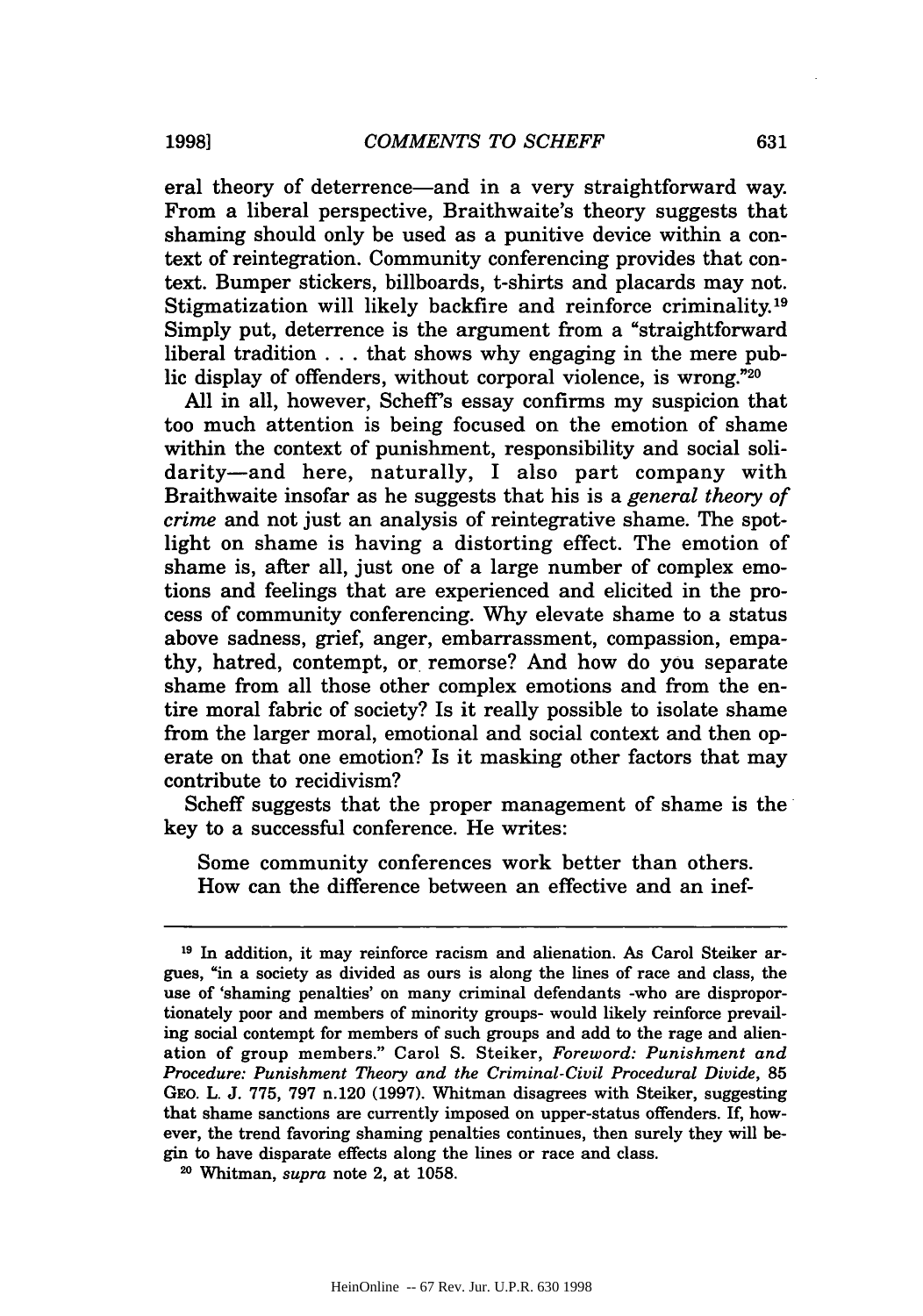fective conference be explained? The emphasis here is on a new idea: the emotion of shame. This emotion, which is usually hidden, is a strategic part of the conference process (and of all forms of mediation); if managed properly, it can be the key to a successful conference.<sup>21</sup>

Perhaps it is a *key* to successful conferences in some cases. But is it really *the key?* Might there not be other circumstances where the management of other emotions is crucial?

Scheff asks elsewhere "what are the emotions involved in feeling sorry?" His answer: "the most important emotion in a genuine apology is probably shame: the offender must be ashamed of what he did, and this shame must be visible to the person receiving the apology."22 But why *probably* shame? Why not sadness? Or the emotion associated with the knowledge that the other person acknowledges having done something wrong? Isn't what makes an apology genuine, in some large measure, the feeling that the other person-the person apologizing-believes he or she did something wrong? And certainly shame is not always a part of that, is it? If not, why elevate shame above all else?

Perhaps community conferencing is a good idea because the accused, the victim, their families and friends, and the greater community can participate in the resolution of conflict. It may be a good idea because it focuses on the improper behavior rather than on the person of the accused. Maybe it is a good idea because it creates a space for the expression of complex emotions. Moreover, it may have advantages because it may encourage the accused to accept responsibility. Therapeutic jurisprudence also addresses these issues, emphasizing, for instance, that individuals view decision-making processes as more fair when they are allowed to participate in the process.<sup>23</sup> To be sure, Scheff discusses these other factors; but the key to his essay is shame. In the final analysis, then, I too may favor community conferencing, but not necessarily for the same reasons as Scheff. I do not find his emphasis on shame entirely convincing. Shame may play a role in community conferencing, as it

**<sup>21</sup>**Scheff, *supra* note 5, at 102.

*<sup>22</sup> Id.* at 105.

*<sup>23</sup>See* TOM R. TYLER, WHY PEOPLE OBEY THE LAw **(1990);** Allison R. Shiff & David B. Wexler, *Teen Courts: A therapeutic Jurisprudence Perspective, in* LAW **IN A** THERAPEUTIC KEY, *supra* note 9, at 287, 293.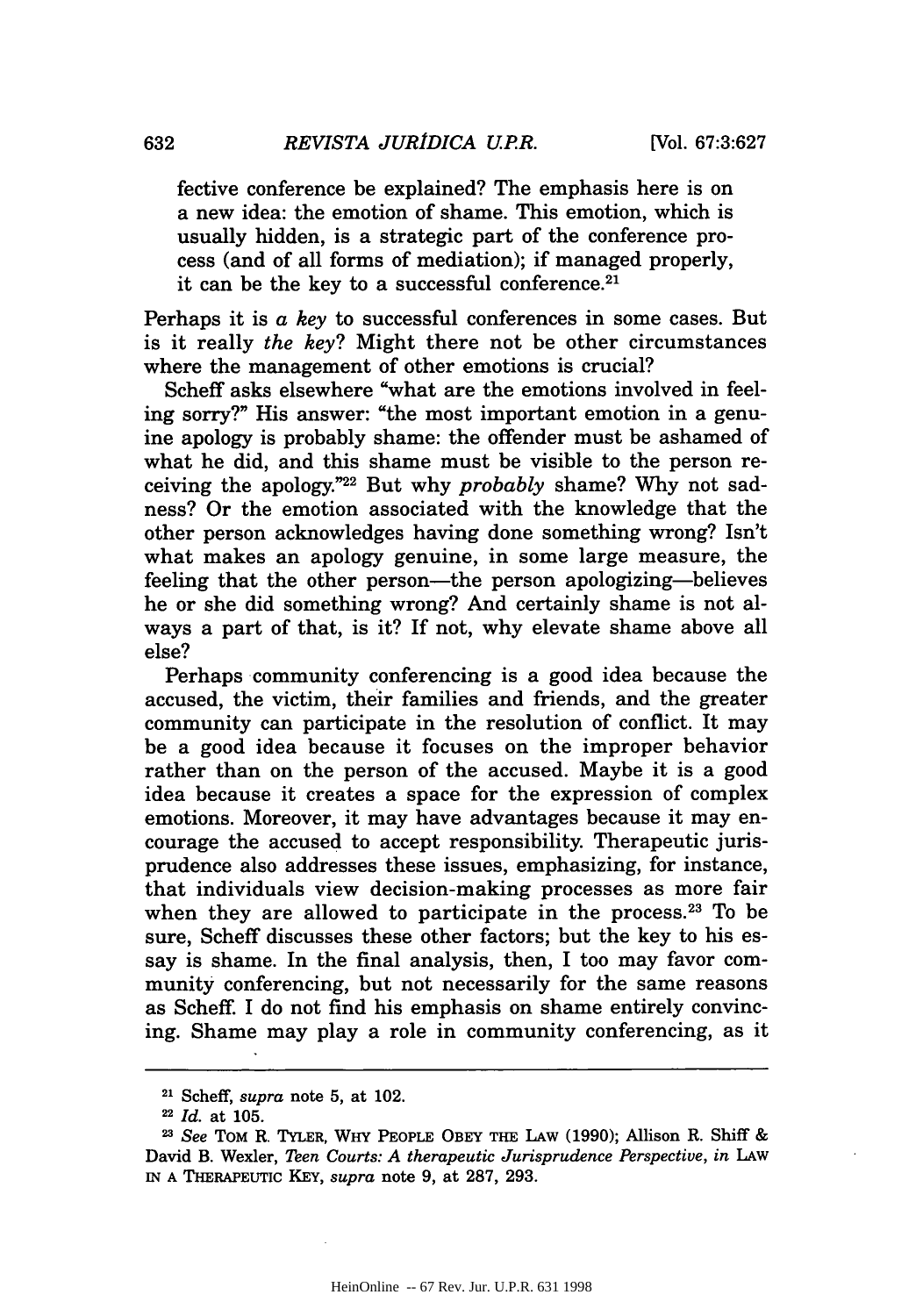does in all punishments and all sentencing procedures. But shame has to be put back in context. Nor do I necessarily believe, as Scheff suggests, that community conferencing decreases recidivism. "The evidence is now available that victim-offender mediation is not only cheaper than court and prison," Scheff argues, "but also more effective in decreasing recidivism."24 Yet the social science evidence that Scheff relies on does not bear out his claim. The study Scheff refers to, in fact, concludes that the effect on future criminal behavior is not statistically significant<sup>25</sup> and that "this finding of no significant impact of mediation on recidivism is consistent with two English studies of victim offender mediation." $26$  The authors of the study go on to observe:

For some, a finding of a nonsignificant impact of the mediation process upon further reducing offender recidivism (when compared to a structured court restitution program) may come as a disappointment. For others, including the authors, it comes as no surprise. It could be argued that it is naive to think that a time-limited intervention such as mediation by itself (perhaps 4 to 8 hours per case) would have a dramatic effect on altering criminal and delinquent behavior that is influenced by many other factors, including family life, education, chemical abuse, and available opportunities for treatment and growth.27

Moreover, if the key to community conferencing is reintegrative shame followed by forgiveness—what Scheff calls "the core sequence"—then the procedure is not a success, at least in a majority of the cases observed by Scheff.28

The fact that the social scientific evidence is not presently overwhelming, however, is not a reason to abandon the project. We are relatively confident that structured restitution programs, at least for juveniles, have a significant impact in reducing re-

**19981**

**<sup>24</sup>**Scheff, *supra* note 5, at 98.

**<sup>25</sup>** *See* Mark S. Umbreit & Robert B. Coates, *Cross-Site Analysis of Victim-Offender Mediation in Four States,* 39 CRIME & DELINQUENCY 565, 579 (1993) *(cited in* Scheff, *supra* note 5, at 98 n.2).

**<sup>26</sup>***Id* at 579.

**<sup>27</sup>***Id.*

<sup>21</sup>*See* Scheff, *supra* note 5, at 101 (Scheff indicates that the core sequence occurred only in 4 out of 9 conferences -1 during the formal part of the conferences and 3 immediately after the formal meeting was over).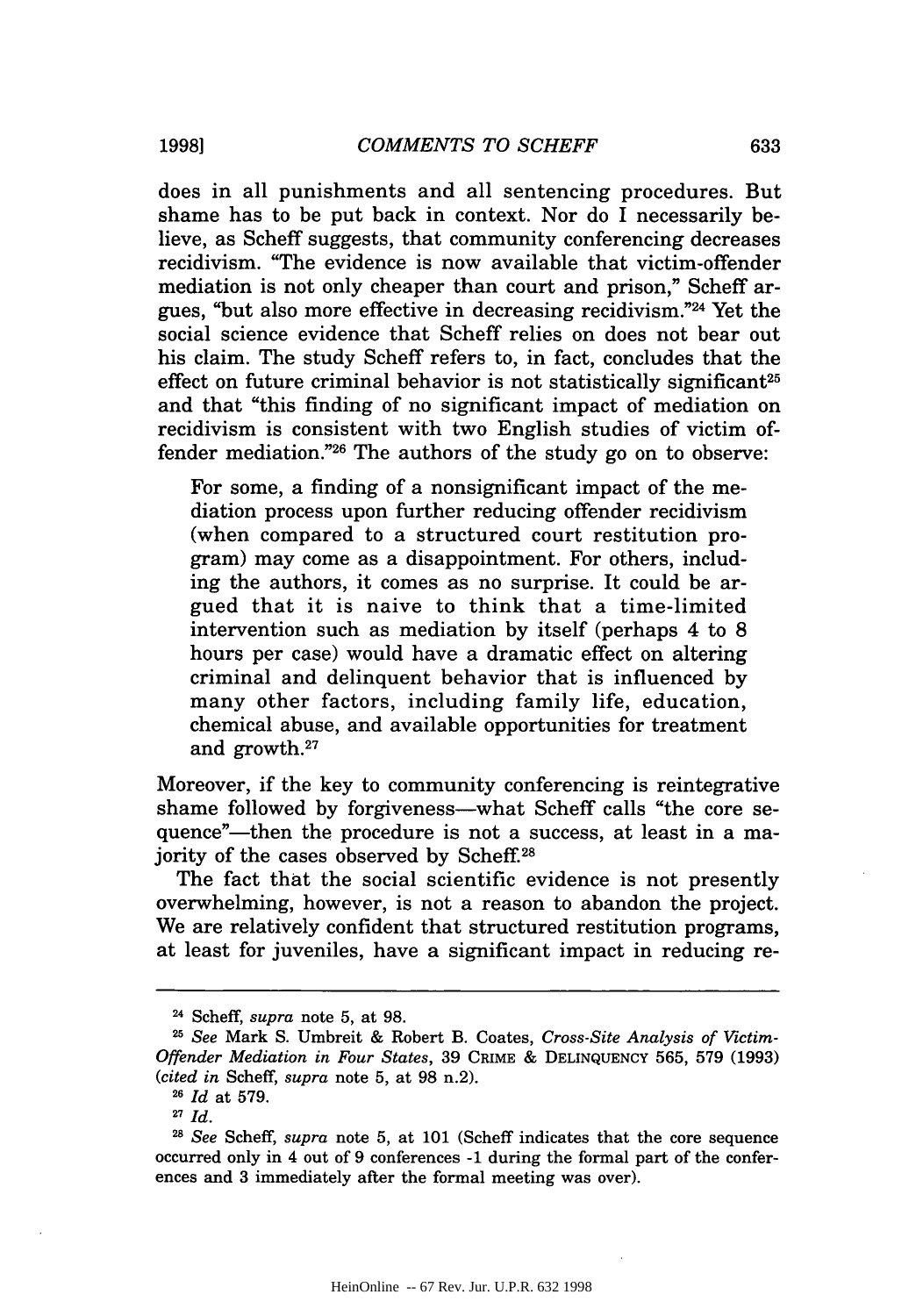cidivism.29 Community conferences seem to offer additional benefits. They reflect and promote a different self-understanding of the accused and the victim. Rather than the defendant being silenced, marginalized, and routinized, the accused is afforded an opportunity to control, or share in the control, of his punishment. The victim, rather than being voiceless, is empowered. Both are placed in the position of resolving conflict and determining just punishment.

I favor community conferencing, at least preliminarily, because of the ways that it constructs the accused, the victim and the community. **By** enabling the defendant to participate in the conversation, it focuses on his improper behavior rather than on his character.<sup>30</sup> This triggers, then, the need for further research. How is it exactly that community conferences shape us as individuals? What do they make us believe about ourselves or others in the conference and outside? What does it do to the accused to have him participate in the setting of his own punishment? How does it shape the victim? And what is the likely affect on society at large? Note that these questions should also be asked about the types of shaming sanctions that are being imposed today. The question I would ask Thomas Scheff is, why is shame, and not rather the *expression of emotion,* at the heart of the therapeutic aspect of community conferencing?

*<sup>29</sup>See* Umbreit **&** Coates, *supra* note **25,** at **579.**

**<sup>30</sup>***See* Scheff and Braithwaite recognize and value this, of course. *See* Thomas Scheff, *Review Essay: A New Durkheim,* **96 AMERICAN JOURNAL OF SO-CIOLOGY** 741, 742 **(1990)** *(reviewing* **BRArrHWAIrE, CRviE, SHAME AND REINTEGRA-TION (1989)).**